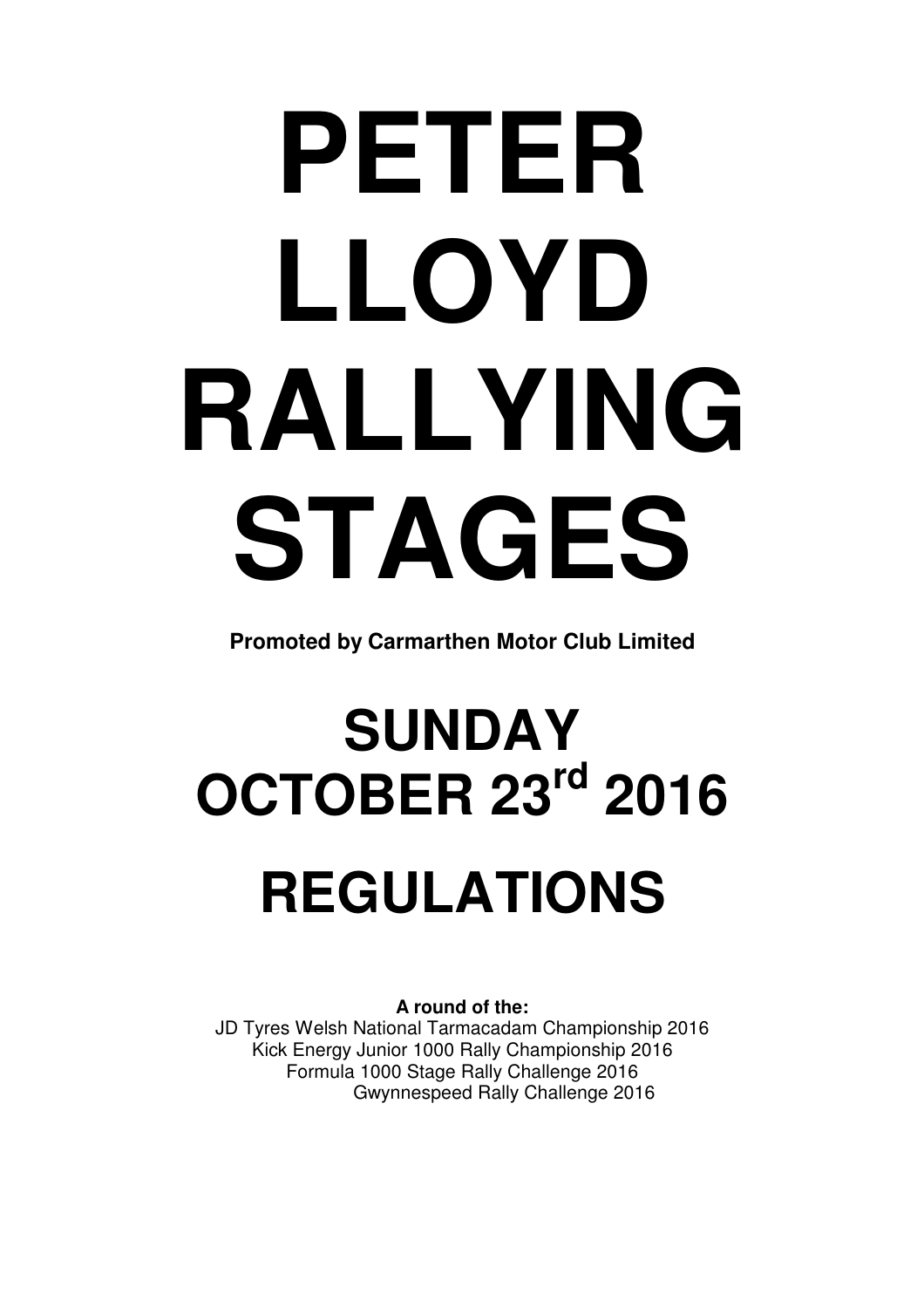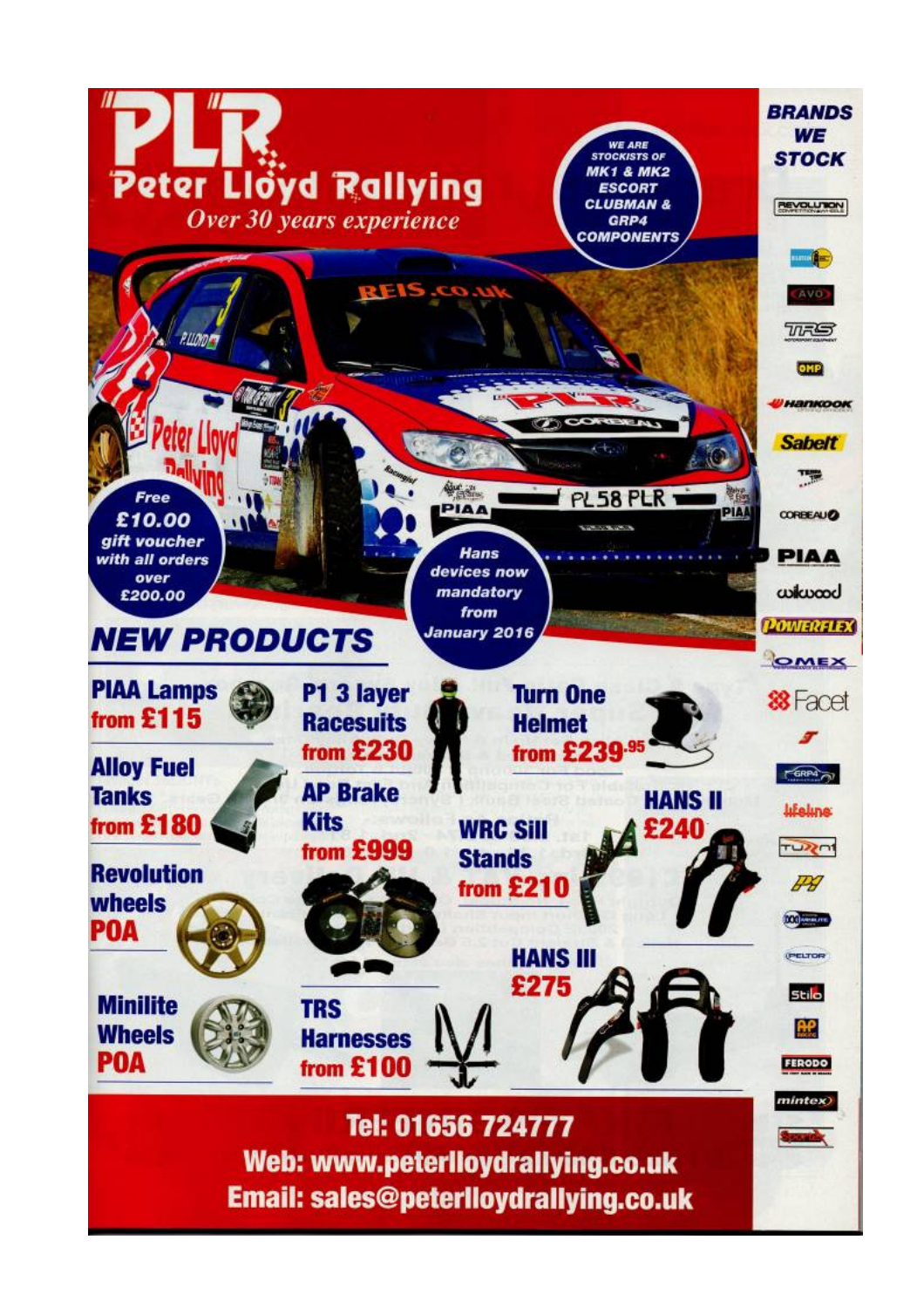Wales'No.1 Suppliertncompetitiontyres

'YRES

On Event Support Available

**Suppliers of: New & Part Worn Tarmac Forest / Track Day Tyres** 

 $2000$ 

## 07968 020546 - 07966 466548 www.jdmotorsporttyres.co.uk

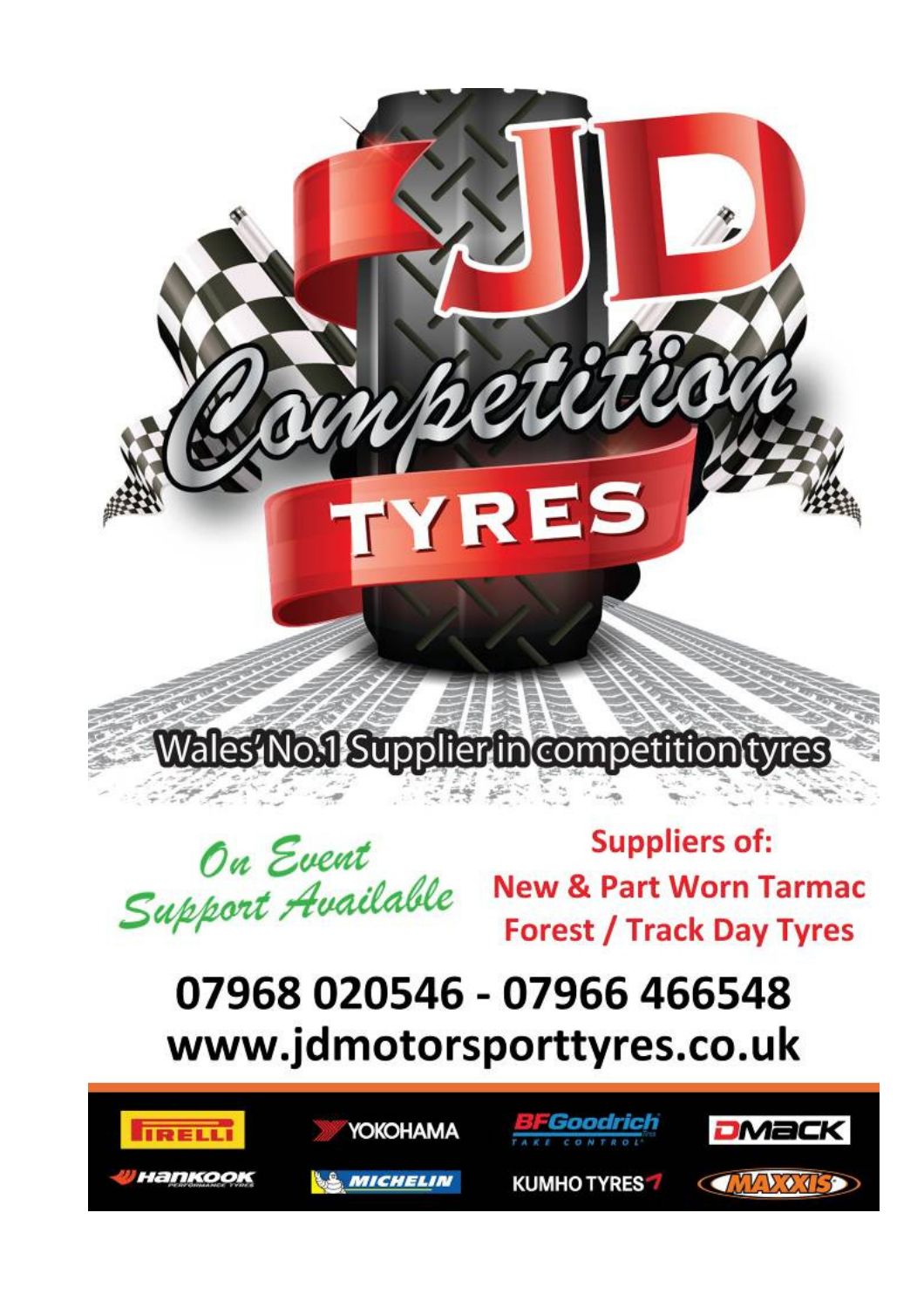### **PETER LLOYD RALLYING STAGES 2016**

#### **SUPPLEMENTARY REGULATIONS**

#### **1. ANNOUNCEMENT**

Carmarthen Motor Club Ltd will organise a National B permit Stage Rally and Formula 1000 Junior National B Stage Rally on Sunday 23rd October 2016.

#### **2. JURISDICTION**

The meeting will be held under the General Regulations of The Royal Automobile Club Motor Sports Association Ltd (MSA) (incorporating the provisions of the International Sporting Code of the FIA), these Supplementary Regulations and any written instructions that the organising club may issue.

#### **3. AUTHORISATION**

MSA Permit Number: 94904 MSA Permit Number Formula Junior 1000: 94905

#### **4. ELIGIBILITY**

The event is open to:

- (a) All fully elected members of the organising club.
- (b) All fully elected members of clubs within the W.A.M.C.
- (c) All fully elected members of clubs within the A.S.W.M.C.
- (d) Contenders of the championship listed under SR5.

Competition Licences (National B status or higher), club membership cards and Championship Registration card(s) (if applicable) will be inspected at signing-on.

#### **5. CHAMPIONSHIPS**

The event is a qualifying round of the following championships:

- (a) JD Tyres Welsh National Tarmacadam Championship 2016 (50/2016)
- (b) Kick Energy Junior 1000 Rally Championship 2016 (69/2016)
- (c) Formula 1000 Stage Rally Challenge 2016 (70/2016)
- (d) Gwynnespeed Rally Challenge 2016 (56/2016)

#### **6. SCRUTINEERING AND SIGNING-ON**

Scrutineering and signing-on will take place at The Welsh Motorsports Centre at Pembrey on Sunday 23<sup>rd</sup> October 2016 between 06.30 and 09.00. Any competitor not signed on one hour before his start time may be excluded. First car starts at 09.30.

Competing cars do not require road fund licences. MOT Certificates (if applicable) and Registration Documents must be available for inspection at scrutineering.

#### **7. ROUTE**

Cars will start at 30 second intervals.

The event will comprise approximately 45 miles in 5 special stages on private property in the form of concrete and tarmac surface roads at the Welsh Motorsport Centre at Pembrey. Each stage may contain up to 100 metres of unsurfaced roads. These stages will be timed to an accuracy of less than 1 minute in accordance with R31.1.3.

The event will start and finish at the Welsh Motorsport Centre at Pembrey (159/396 033).

#### **8. CLASSES**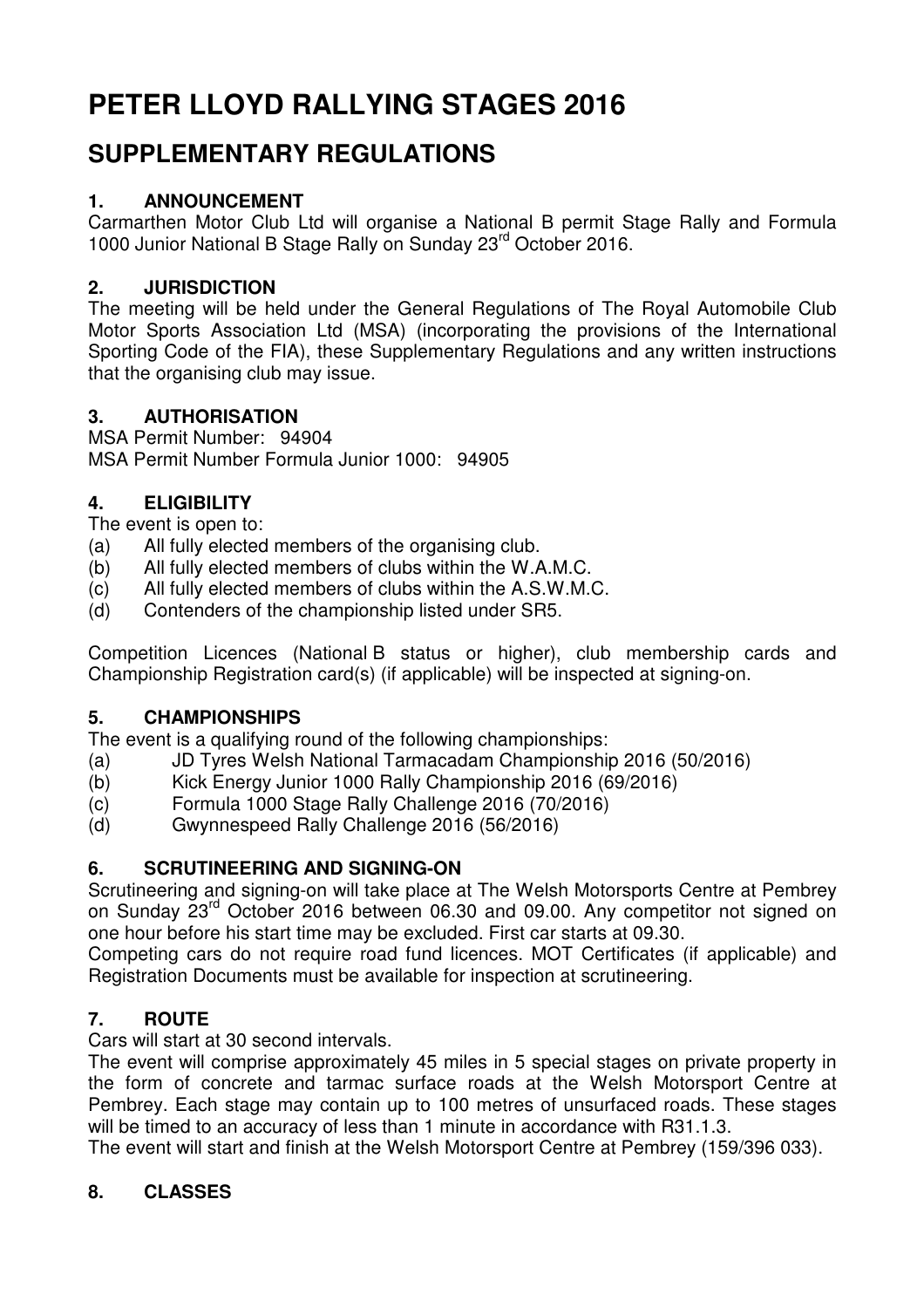The event will consist of 9 classes as follows:

- Class 1 Cars up to 1000 cc (with exception of class 9)
- Class 2 Cars up to 1400 cc
- Class 3 Cars 1401 to 1600 cc.
- Class 4 Cars 1601 to 2000 cc with normally aspirated 4 cylinder 8 valve engines and 2 wheel drive.
- Class 5 Cars 1601 to 2000 cc not complying with class 4.
- Class 6 Cars 2001 cc and over two wheel drive
- Class 7 Cars 2001 cc and over four wheel drive
- Class 8 Road rally cars as defined in the rules of the 2016 Welsh Clubman Tarmacadam Championship.
- Class 9 Junior 1000 championship contenders

All forced induction engined cars, will be subject to an equivalency factor of 1.7 times the cubic capacity of the engine in determining the capacity class of the car concerned.

Class 9 will run under a separate permit following the main field and will not be eligible for overall awards.

#### **9. TROPHY RALLY**

A trophy class will run over stages 4 and 5, and will be open to any competitor who retires on stages 1 to 3, subject to the car being re-scrutineered and permission being granted by the Clerk of the Course. There will be no awards given in this class as it is intended purely to give those who retire early in the event to have an opportunity to give their car a run.

#### **10. AWARDS**

Awards will be presented as follows: 1st overall **1st overall** Awards for driver and co-driver 1st in each class **Awards** for driver and co-driver 2nd in each class **Awards** for driver and co-driver 3rd in each class **Awards** for driver and co-driver Best all ladies or mixed crew extending the state of the Awards for driver and co-driver No crew may win more than one of the above awards.

#### **11. ENTRIES**

The entry list opens on publication of these regulations and closes for seeding purposes on Wednesday 12<sup>th</sup> October 2016. The final closing date for entries will be Thursday October  $20^{th}$  2016 although any entries received after  $12^{th}$  October 2016 will not be included on the seeded entry list. The entry fee is £220. All entries must be made on the official entry form and accompanied by the appropriate fee. Entry places may not be reserved by telephone.

The Entries Secretary of the Meeting to whom all entries must be sent is Ryland James, Cartref, Bethlehem Road, Pwll Trap, St Clears, Carmarthenshire, SA33 4AN (Tel: 01994 230966/07773 346878 or E-mail rylandjms@aol.com ).

The maximum entry for the meeting is 70 plus 10 reserves. The minimum is 40. The minimum for each class is 3. Should any of the above minimum figures not be reached, the organisers have the right to either cancel the meeting or amalgamate classes as necessary.

Entries will be selected on receipt.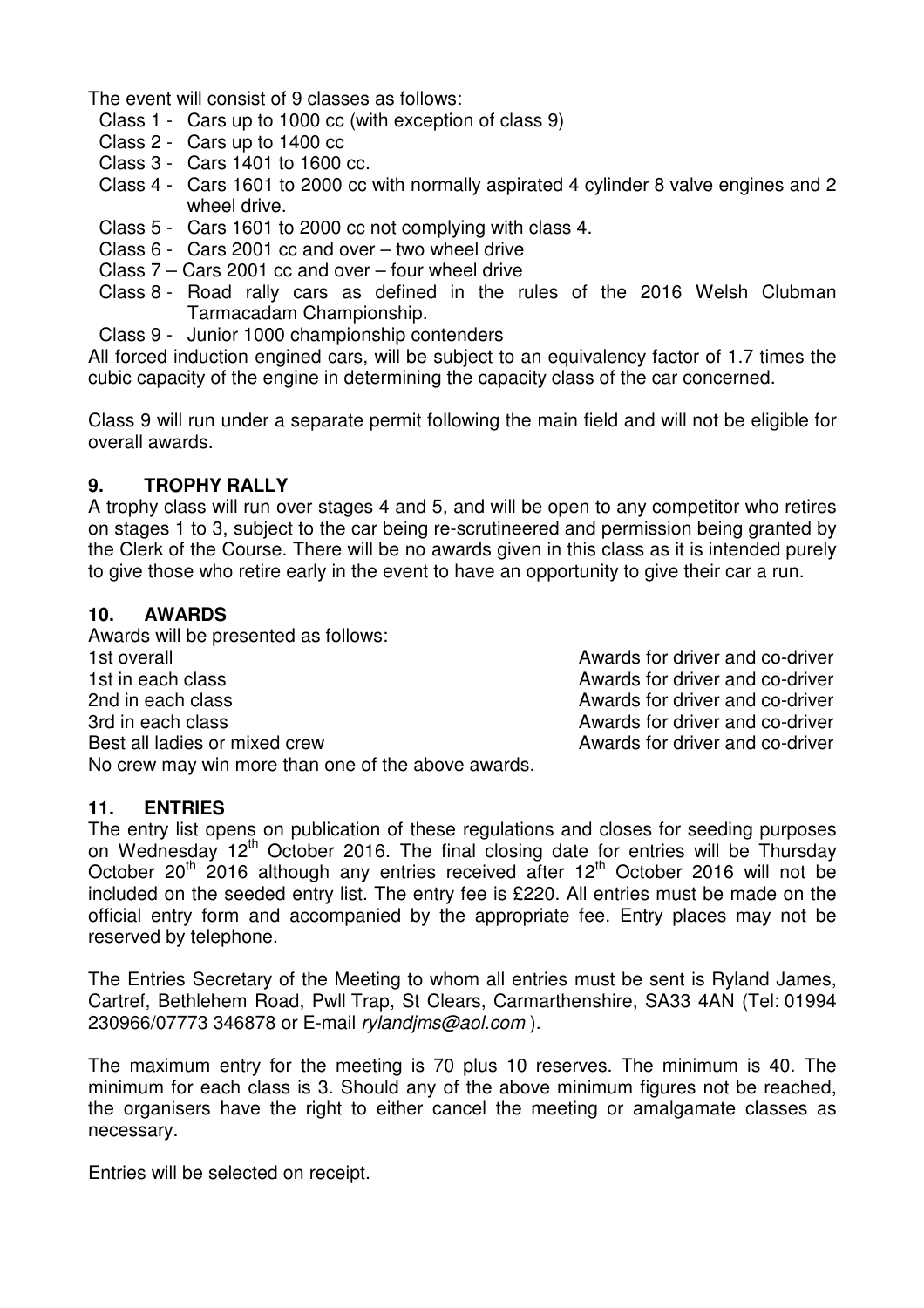Entries cancelled in writing before the closing date for entries will be entitled to a full refund less £20. Entries cancelled after the closing date will not be refunded unless the vacant place is filled by a reserve. The above procedure will also apply to reserves who will be notified as soon as possible of vacant places.

Final instructions and entry list will be posted to the crew member indicated on the entry form in the week prior to the event and will carry the same force as these regulations.

#### **12. OFFICIALS**

MSA Steward: T.B.A. Club Stewards: Ian Howells and Mike Kennett Clerk of the Course: Mike Griffiths Tel: 07794 365664 Assistant Clerks of the Course: Gareth Evans, Dai Roberts and James Chappelle Secretary of the Meeting: John Butler-Jenkins, 3 Porth-y-Plas, Llanstephan Road, Carmarthen, SA31 3PW. Tel:01267 232601(H) Entries Secretary and Competitor Liaison Officer: Ryland James Tel: 01994 230966 (H)/07773 346878 (M) Chief Marshal: Clive Morris 01559 384326 (H) MSA Scrutineers: Alun Morgan MSA Timekeeper: Gethin Rees Chief Medical Officer: Anwen Griffiths Judges of Fact: To be displayed on official notice board Vehicle eligibility: Alun Morgan Environmental scrutineer: Rob Duke Radio Co-ordinator: Kevin Hughes Safety Officer: Gareth Evans Child Protection Officer: Gareth Evans Results Service: Amserwyr Modur Cymru

#### **13. RESULTS**

Provisional results will be published at the Welsh Motorsport Centre, Pembrey in accordance with D26.1.2 and any protest must be lodged in accordance with C5 and appeals in accordance with C6. Results will be sent by e-mail to all competitors providing e-mail addresses with their entries and will appear on the Carmarthen Motor Club website (www.carmarthenmotorclub.co.uk) following the event. Printed copies of the results will only be posted out if specifically requested via the event Entry Secretary.

#### **14. DOCUMENTATION**

Entrants will be supplied with a Route diagrams and time cards at signing on. These documents will provide all the necessary information to enable competitors to comply with R33.1.

Competitors may be required to make up lateness at rest halts.

#### **15. SERVICING**

Servicing is defined as work being carried out on the car by any person other than the competing crew, or the use of any parts or tools not carried in the competing car. There will be one service area where work may be carried out by the Service Crew of the competing car.

Crews may work unassisted on their own cars as described in R38.2.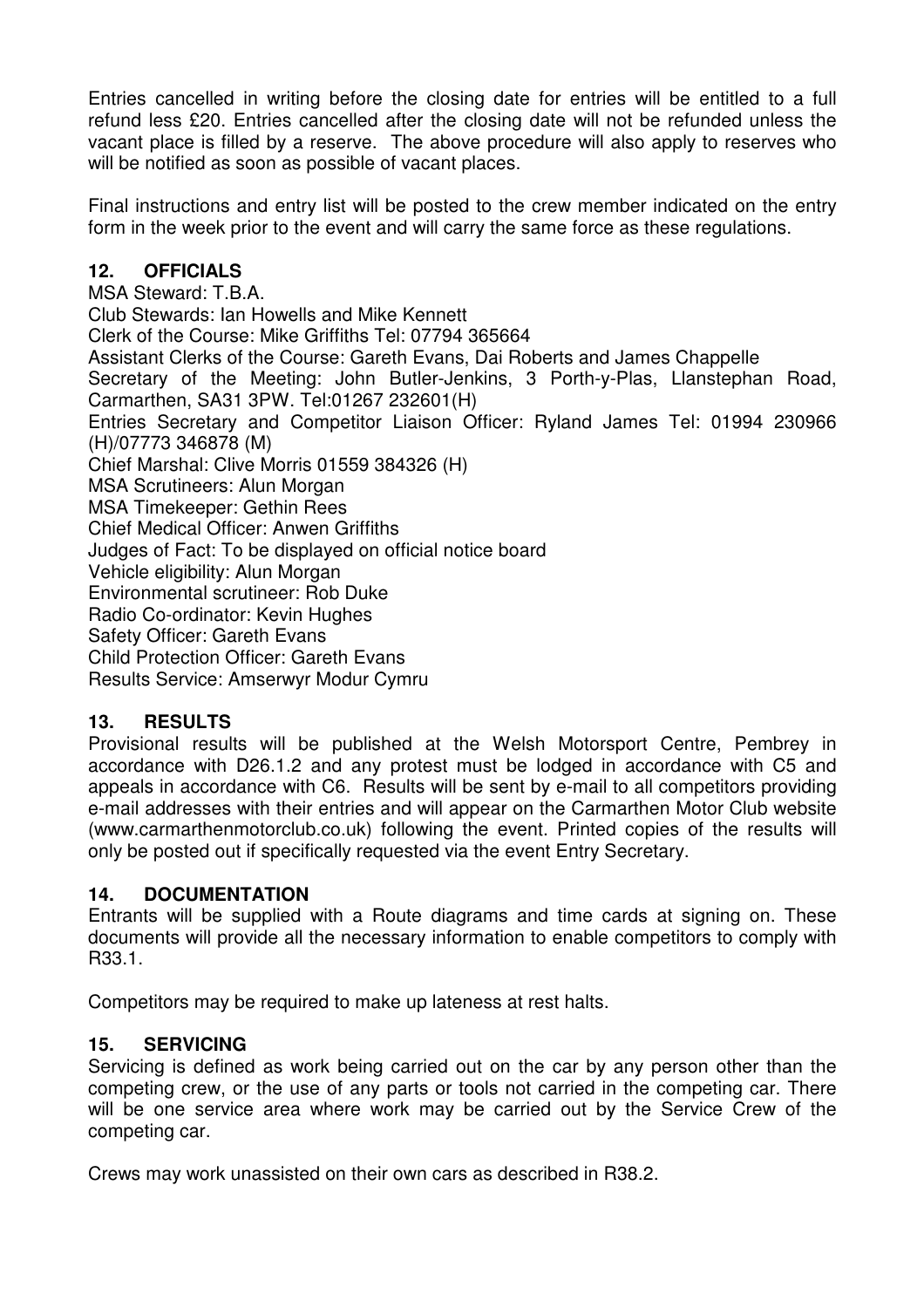#### **16. IDENTIFICATION**

Competitors will be identified by 9" high black numbers on a white background on both sides of the vehicle (not supplied). Competitors will be responsible for maintaining these identifications in a legible condition during the event and their removal after the event or upon retirement. Competitors will also identified by high visibility numbers supplied by the organisers **to be fixed on both rear side windows**.

#### **17. CONTROLS AND TIMING**

The event will be run using Target Timing (R31).

The rally will be divided into Road Sections and Special Stages.

All controls other than Passage Controls (PCs) and Route Checks will be Time Controls (TCs). Each road section will be allotted a Target Time based on approximately 28 mph average or less and a competitor can calculate his Due Time of arrival at any TC by adding his Target Time to his actual time of departure from the preceding TC. On any Road Section following a Special Stage three or four minutes extra will be allowed over the set average speed to account for any delays at the Special Stage Finish.

All Special Stages will have a Bogey Time set at 75 mph and a Target Time set at approximately 30 mph. Competitors will receive penalties as follows:-

- (i) Under Bogey Bogey Time
- (ii) Over Bogey under Target Actual Time Taken
- (iii) Over Target Target Time(No extra time penalties)

However, excess lateness taken over Target on Road Sections and Special Stages is cumulative and once lost cannot be regained.

When accumulated lateness between any two adjacent Main Controls exceeds the permitted maximum of 5 minutes a competitor will be excluded.

Should any recorded time not be legible or not appear authentic the organisers may use any means at their disposal to establish a time.

The following titles shall describe the various types of Time Controls: (See Drawing nr 29.1.4 for description of signs).

- (a) Main Controls (MC Signs 1 and 2)
- (i) Main controls will be situated at the Start and Finish of the Rally, immediately before and after any Rest Halt/Service Area, or at any other specified point.
- (ii) At an MC after a rest halt Competitors will restart at 30 second intervals in order of their arrival at the MC immediately preceding that halt.
- (iii) Each competitor will be given a due starting time from any MC and the difference between this time and his actual starting time will be counted towards exclusion for overall lateness. Also a time penalty will be applied.
- (iv) Competitors not excluded by reason of having accumulated more than the maximum allowed lateness will restart (subject to 17(a)(iii) above) from any MC with zero lateness, i.e. lateness is only accumulated between two adjacent MC's.
- (b) Special Stage Arrival Controls (SSA Signs 1 and 2) On arrival at SSA a competitor will receive an arrival time only when he is ready to start the stage (helmets on etc.). A competitor who is early may wait for his Due Time subject to R30.3.1. A provisional start time for the stage will be allocated in accordance with R31.2.11. He must then proceed immediately to the Start Line.
- (c) Special Stage Start Control (SSS Sign 3)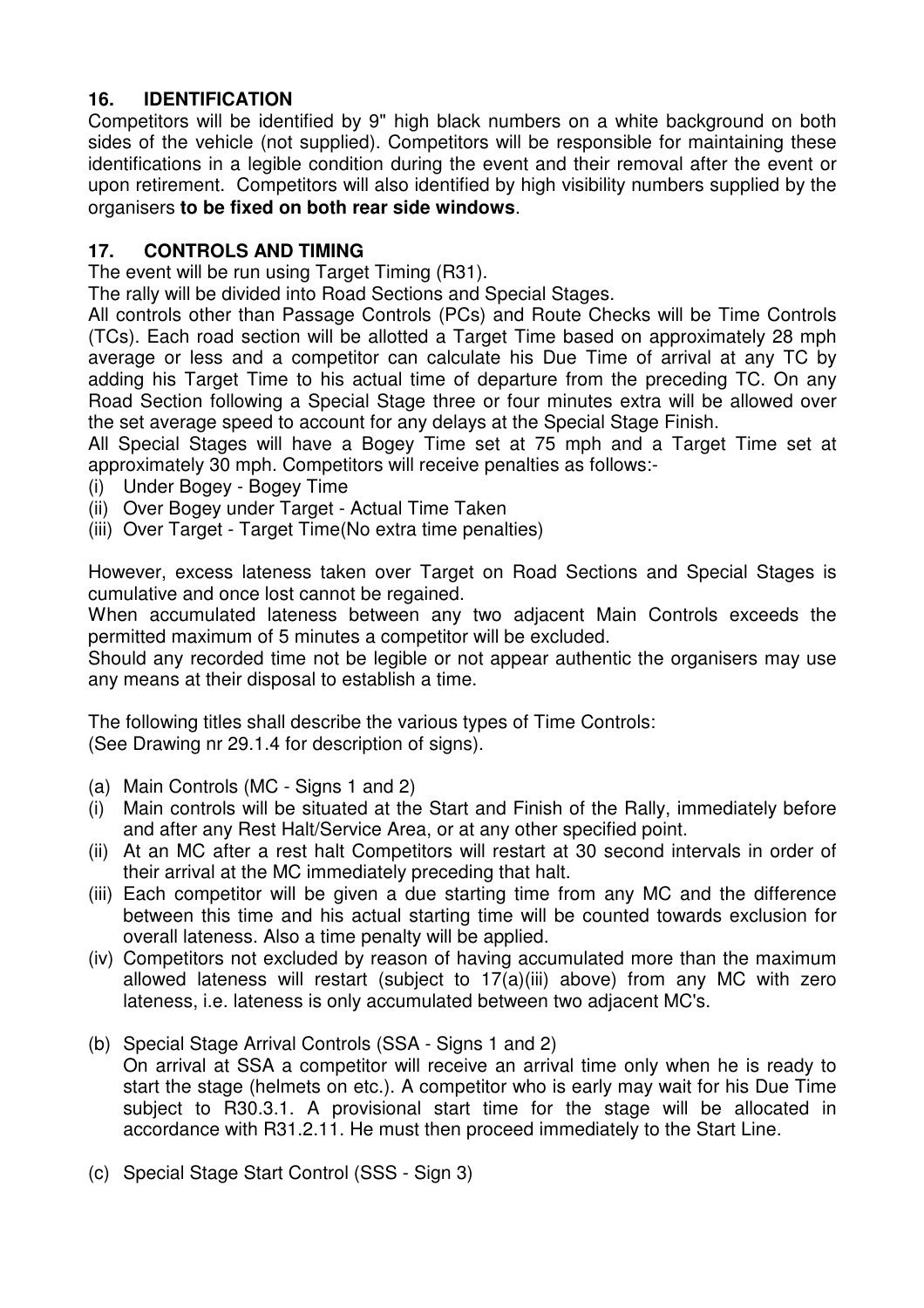At the SSS a Competitor will be given a start time for the Stage in hours, minutes and seconds and will normally coincide with the provisional time allocated at the arrival control. Once a competitor has clocked in at an SSA the competitor must be ready to start the stage except as laid down in R31.2.11. Notwithstanding regulation R25.7, the starting procedure for special stages shall be replaced by traffic lights in accordance with the following procedures and sequence. The 30 second warning will not be given. With 15 seconds to go the Red light comes on. With 10 seconds to go the Red light stays on and the five Amber lights come on. With 5 seconds to go the Red light goes out. From 5 seconds to zero the Amber lights count down the last 5 seconds. At zero seconds the Green light comes on to signal go. The green light remains on for 5 seconds

 As each section is timed separately the time taken from SSA to SSS is Dead Time and delays are automatically allowed for. The control area between Sign 1 at the SSA and Sign 3 at the SSS will be parc ferme

(d) Special Stage Finish Control (SSF - Signs 4, 5 and 7)

 At the SSF a competitor will receive his finish time in hours, minutes and seconds. This time in hours and minutes will be his start time for the following Road Section. Any competitor who fails to stop at the STOP Line must not, under pain of exclusion, reverse to the stop line, but must return on foot.

(e) Passage Control (PC)

 At certain points indicated in the Road Book the organisers may establish PCs in order to collect Time Cards from competitors or for other purposes. There will be no official times recorded at these controls, but a competitor failing to provide the necessary documents at any PC will be deemed not to have visited that control.

It is a competitor's responsibility to ensure that his times are correctly recorded and handed in when and where instructed. Once a time has been accepted by a Competitor NO FURTHER CLAIMS WILL BE ENTERTAINED. Any adjustment caused by a Timekeeper's error MUST be made at the Control in question.

Caution boards may be used to give advanced warning of hazards and will be sited in accordance with R29.2.2.

#### **18. PENALTIES**

Competitors will start with zero marks. Classification for the order of merit will be by reference to total marks lost, the winner being the competitor with the least total penalty.

Penalties will be as Chart R32.2 except:

1) Not complying with a requirement of the Road Book or these SR's for which no other penalty is specified - 5 minutes

The following offences will carry a penalty of Exclusion from results:

- 2) Not reporting at or not providing proof of visiting a control or check
- 3) Servicing contrary to SR15
- 4) Contravention of R5.4, R25.3, R25.5 or R25.6.
- 5) Accumulated lateness (in excess of target time) between any two adjacent Main Controls of more than 5 minutes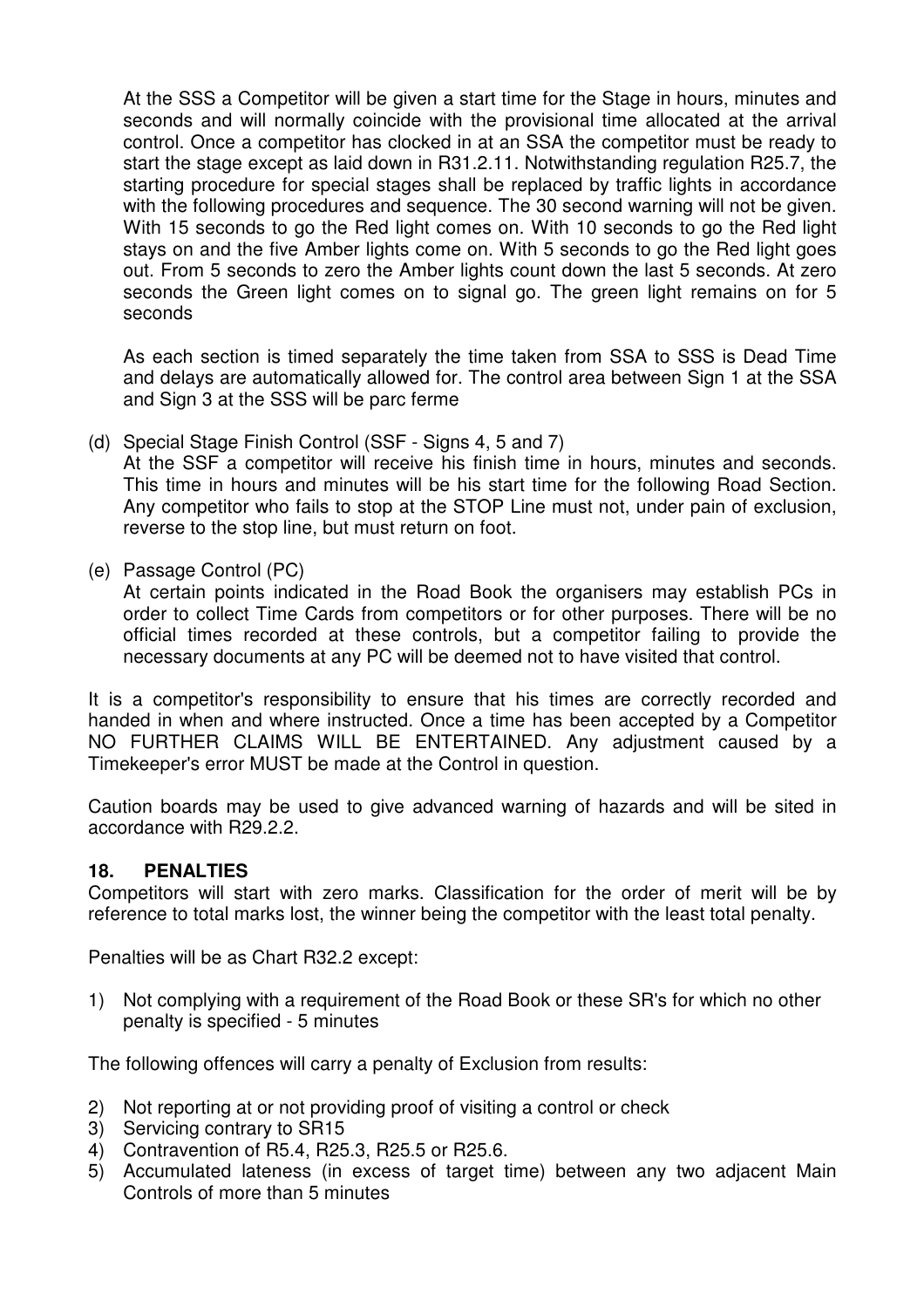To be classified as a finisher a car with its crew must complete the course without incurring the penalty of exclusion and hand in a completed damage declaration form with the final time card.

#### **19 G.R. MODIFICATION**

R5.4.3 - Either crew member may drive during the competition subject to both crew members holding licences to permit that person to drive. Co-drivers intending to drive on special stages shall advise the entry secretary at Signing-on.

R31.2.5 - Reduced to 5 minutes.

R30.1 - Controls will close 5 minutes after due time of arrival of last car

#### **20. DAMAGE DECLARATION**

Competitors will be required to complete and sign a report declaring that they have not been involved in any incident resulting in damage to private property or injury to persons or animals or alternatively giving details of any such incident where damage or injury has occurred (R40.1.3). Any information given will not incur a penalty but failure to hand in a duly completed form will be penalised by exclusion (Chart R32.2p).

Competitors who do not report at the finish are required to forward the report to the Secretary within 72 hours of the event, unless they have been involved in an incident in which case details must be given to the organisers the same day. Competitors who fail to reply will be penalised by a fine of £100.00 R40.1.4.

#### **21. JUDGES OF FACT AND DRIVING STANDARDS OBSERVERS**

Judges of Fact and Driving Standards Observers may be appointed by the organisers and will be on duty to observe and report upon any competitor considered to be in contravention of the regulations for the event in accordance with G10, G11, R24.7.1 to R24.7.10 & R24.8.1 to R24.8.3. Details of Judges of Fact and Driving Standards Observers will be displayed at signing-on.

#### **22. DRIVING ON THE RACE CIRCUIT WITH DEFLATED TYRES ETC**

Under the conditions our contract of hire for the venue with B.A.R.C. Pembrey Ltd no competitor with a deflated tyre or mechanical problems likely to cause damage to the race circuit is to enter any part of the circuit forming part of a Special Stage. Any competitor who breaches this condition may be reported to the Stewards of the Meeting who may impose a penalty of exclusion from the event.

#### **23. YELLOW FLAG PROCEDURE**

The Yellow Flag procedure as R24.4.5 and R25.6.4 will apply on all stages. On passing a yellow flag displayed by a marshal wearing a marshals' tabard, the driver must immediately and significantly reduce speed as well as being prepared to stop at any time.

#### **24. PROCEDURE ON ENCOUNTERING A MAJOR ACCIDENT**

Competitors are reminded of regulation R25.4 to R25.4.9:

"R25.4 – Competitors must carry an A4-size white board with a red SOS on one side and black OK on the other (letters to be a minimum of 12cm high with a minimum stroke width of 1.5cm), with means to secure them on display for oncoming Competitors.

R25.4.1 – In the case of an accident where urgent medical attention is required, the red SOS sign should be displayed as quickly as possible to alert following cars and aid any helicopter attempting to assist.